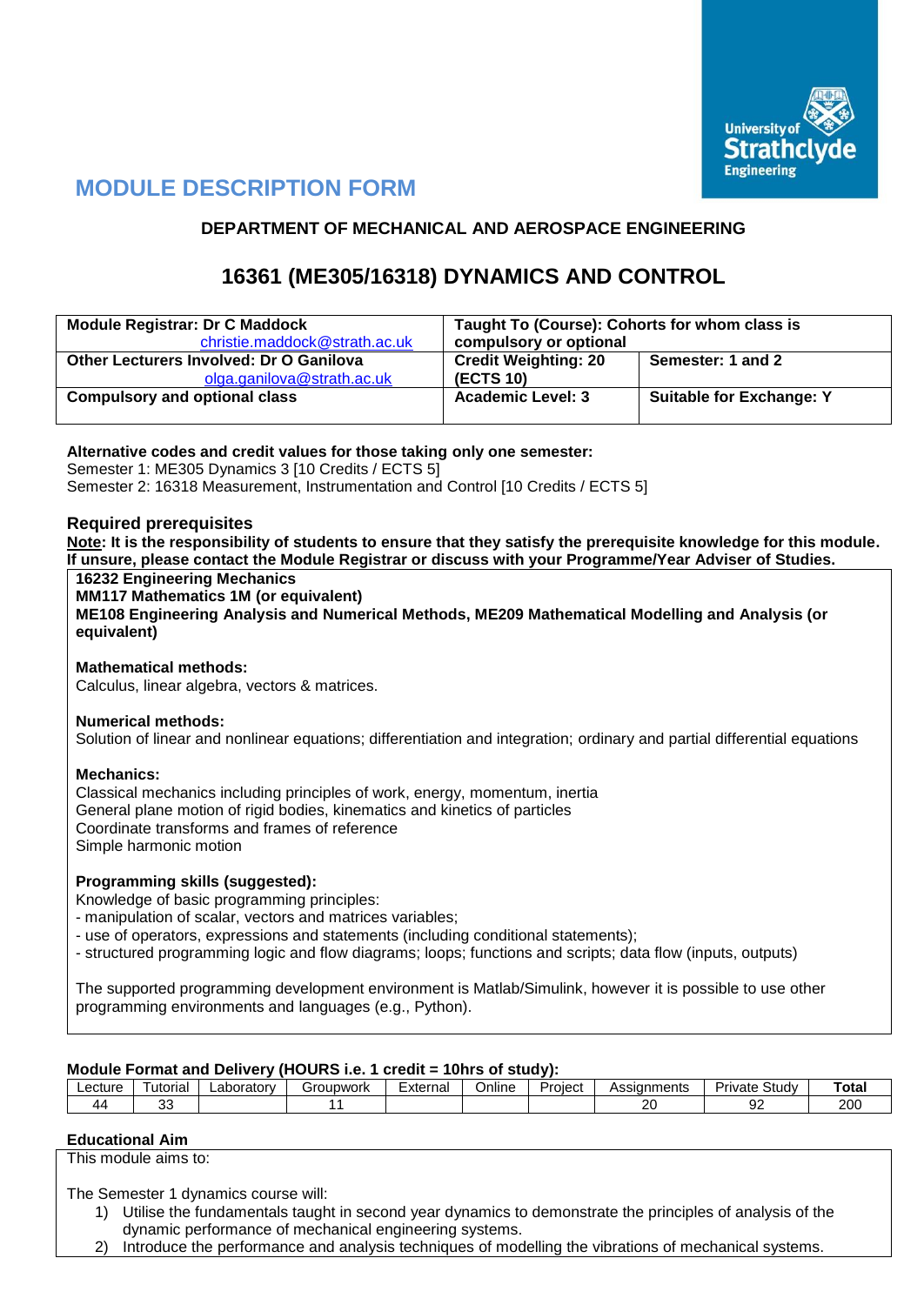- 3) Combine the fundamental theory of free, forced and transmitted vibrations of damped and un-damped systems.
- 4) Introduce the general principles of the kinematics of rigid bodies and different types of motion: translation, rotation and general plane motion.
- 5) Study the kinetics of rigid bodies focusing on plane motion.

The Semester 2 control course focuses on modelling the dynamics and analysing the performance of controlled systems, and will:

- 1) Introduce control theory and its application to engineering systems.
- 2) Study methods to develop mathematical models for the dynamics and control of engineering systems.
- 3) Introduce control system analysis techniques in order to predict the system performance to given inputs.
- 4) Show the link between analytical methods and models, and computer models, and explain how to run simulations and analyse the performance of modelled systems.

#### **Learning Outcomes**

On completion of the 1<sup>st</sup> semester, the student is expected to:

- LO1 Be able to model and analyse one degree of freedom mass-spring-damper systems.
- LO2 Be capable of applying the theory of classically damped vibrating systems to problems of one and two degrees of freedom.
- LO3 Be able to apply and understand the above methods and principles to predict and analyse the vibration of simple mechanical systems.
- LO4 Be able to understand and apply the basic physical principles of kinematics and kinetics of rigid bodies, and to have an understanding of the basic relations between the forces acting on a rigid body, its mass and shape and the resulting motion.

On completion of the 2<sup>nd</sup> semester, the student is expected to be able to:

- LO1 Determine a mathematical model of the dynamics and control of an engineering system in the time and frequency domains.
- LO2 Determine the system response based on the system model and input.
- LO3 Analyse the performance of a system.
- LO4 Appreciate fundamental issues of stability, and apply theory correctly to assess closed-loop system stability.

### **Syllabus**

The module will teach the following:

### **Dynamics (Semester 1):**

- Kinematics of a generalised rigid body
- Mathematical modelling of dynamic system, and system response
- Free undamped vibration of one degree of freedom systems
- Free vibrations with viscous friction
- Forced and transmitted vibrations
- Applications for single degree of freedom vibration theory
- Concepts of analysis for multi-degree of freedom vibration

### **Control (Semester 2)**:

- Mathematical modelling (Laplace Transforms, transfer functions, block diagrams, s-plane analysis, general solution for feedback systems)
- Feedback control system characterisation and performance (errors in closed-loop systems, sensitivity of controllers)
- Performance of feedback control systems (test input signals, second order systems
- Stability analysis

### **Assessment of Learning Outcomes**

For each of the Module Learning Outcomes the following criteria will be used to make judgements on student learning:

#### **Semester 1**

For each of the Learning Outcomes the following learning criteria will apply such that students should be able to:

### **LO1**

C1 Analyse dynamically the motion of simple rigid bodies and mechanisms in terms of their kinematic characteristics related to the forces applied.

C2 Model mathematically the dynamics of simple systems and mechanisms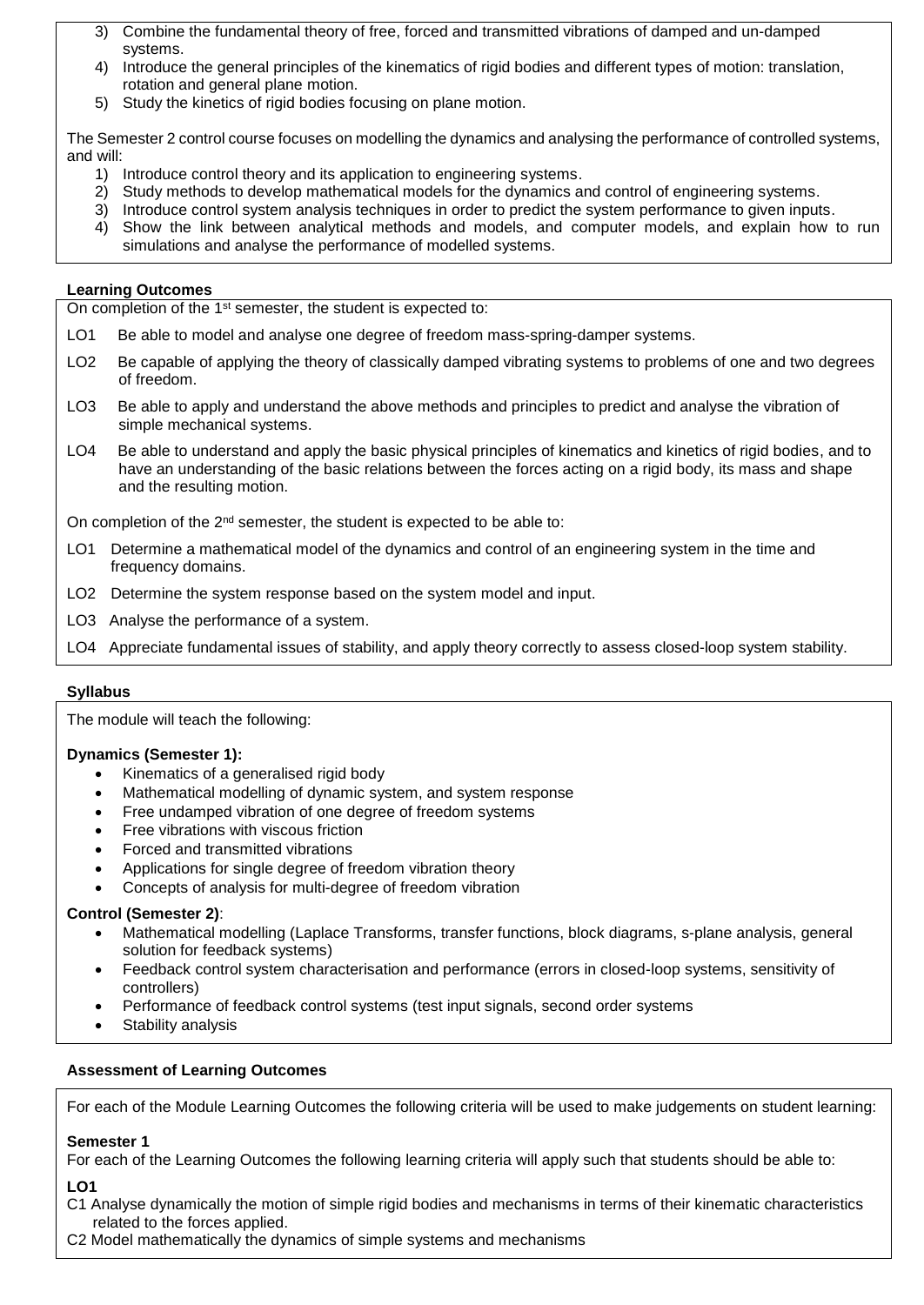## **LO2**

- C3 Derive models for simple 1 DOF vibrating systems.
- C4 Analyse the dynamic motion of simple vibrating systems.
- C5 Understand the principles and the main mechanisms of free damped and un-damped vibration
- C6 Understand the principles and the main mechanisms of forced vibratory motion and be able to analyse it in terms of the kinematic and dynamic characteristics of appropriate vibrating systems.

# **LO3**

C7 Be able to apply the above to the analysis of practical applications of vibrating structures and mechanisms.

# **LO4**

- C8 Be able to model the kinematic and kinetic performance of simple systems in plane motion.
- C9 Be able to express mathematically the motion characteristics of simple systems in plane motion and derive their equations of motion by using Newtonian mechanics.

### **Semester 2**

For each of the Learning Outcomes the following learning criteria will apply such that students should be able to:

# **LO5**

- C1 Find a set of linearised differential equations to model the dynamics of appropriate systems.
- C2 Represent the mathematical model as a block diagram.
- C3 Use differential equations and block diagrams to determine system transfer functions.

# **LO6**

- C4 Solve analytically for the output response in the frequency domain of a system based on a specific input function and a mathematical model.
- C5 Determine the output response of a system in both the time and frequency domains using numerical techniques given a computer model and a specific input.

# **LO7**

- C6 Determine the poles and zeros of a system.
- C7 Determine the tracking error and the steady-state error of a system.
- C8 Design models for dynamic and control responses
- C9 Design a specific control system and assess its performance

# **LO8**

C10 Assess the characteristics of a system response and its stability by constructing and evaluating a Routh-Hurwitz array.

C11 Assess the response of a system on the threshold of stability.

The standards set for each criterion per Module Learning Outcome to achieve a pass grade are indicated on the assessment sheet for all assessment.

### **Principles of Assessment and Feedback**

*(within Assessment and Feedback Policy at: <https://www.strath.ac.uk/professionalservices/staff/policies/academic/> )*

Assessment in Semester 1 is performed as

• Two online assessments performed using a quiz with a variety of questions on MyPlace.

• A coursework based on the group work on a set of problems during and outside the tutorials with an individual submission made online on MyPlace.

Feedback is given in different forms:

- Self-directed feedback and self-assessment through worked examples and tutorial question sets with answers/solutions
- Peer assessment in group work during tutorials
- Informal feedback will be provided through an online forum, through peers and lecturers

Tutorials are the primary mechanism for providing regular feedback through discussions and Q&A with lecturers, tutors, and other students, and through self- and peer-assessment of the exercises.

### **Assessment Method(s) Including Percentage Breakdown and Duration of Exams** *(individual weightings)*

|        |          | <b>Examination</b> |                                                                                                                            |          | Coursework |          | <b>Online Assessment</b> | <b>Project</b> |           |
|--------|----------|--------------------|----------------------------------------------------------------------------------------------------------------------------|----------|------------|----------|--------------------------|----------------|-----------|
| Number | Month(s) | Duration           | <b>Weighting**</b>                                                                                                         | Number   | Weiahtina  | Number   | Weighting                | Number         | Weighting |
|        | Apr/May  | 2 hrs              | 50%                                                                                                                        |          | 25%        |          | $10\% + 15\%$            |                |           |
| *LO5-8 |          |                    |                                                                                                                            | *LO1-LO4 |            | *LO1-LO2 |                          |                |           |
|        |          |                    | * LO - Letter to which I consider Outcomes HOALLOO at the annual team of the construction of the distribution of the model |          |            |          |                          |                |           |

*\* LOs: Indicate which Learning Outcomes (L01, L02, etc) are to be assessed by exam/coursework/practical/project as required.*

*NOTE: For students registered in ME305 or 16318, marks from the relevant exam (weighted at 50%) will be scaled to 100%*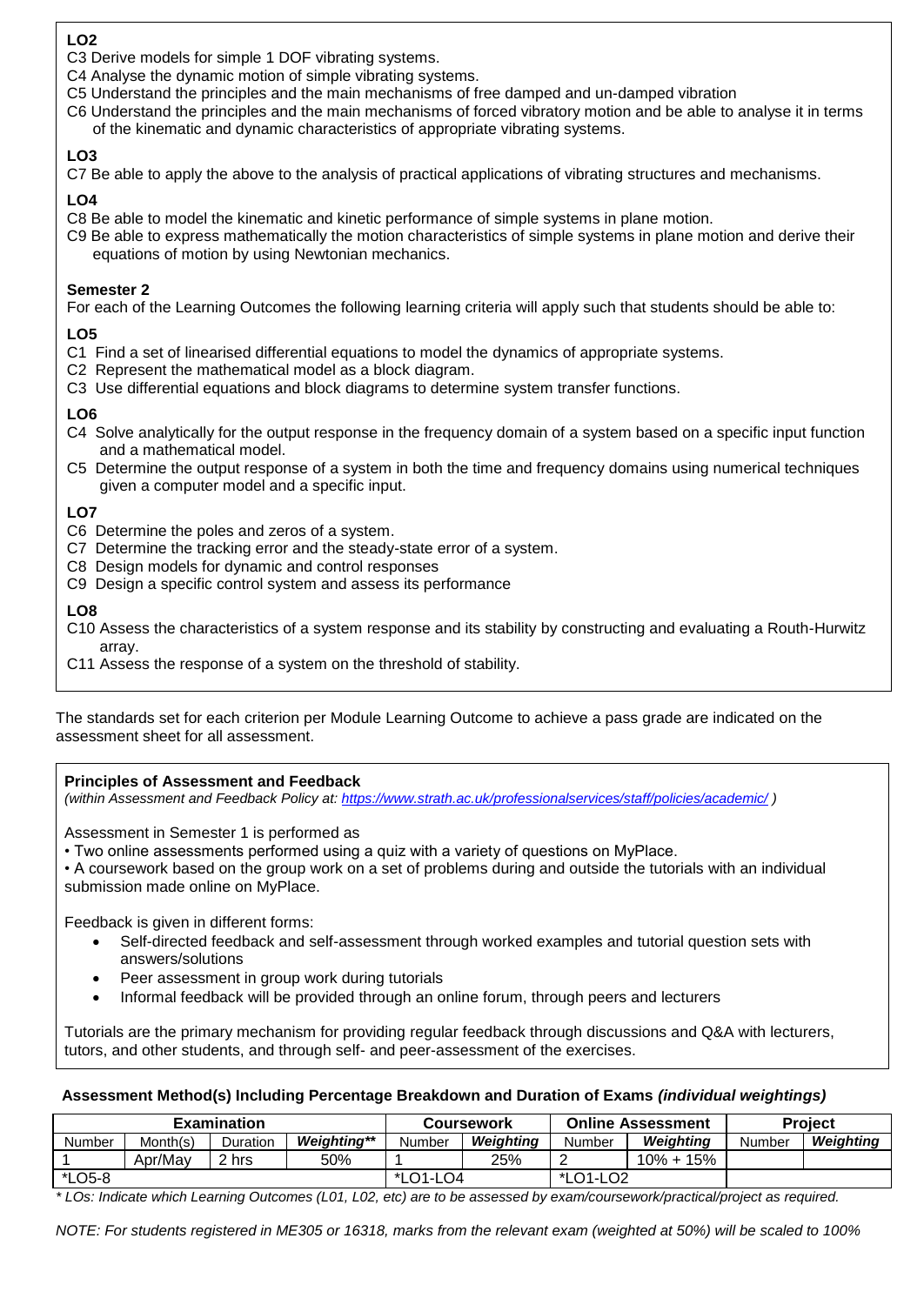### **Coursework / Submission deadlines (***academic weeks***):**

The online assessments are performed through Quiz 1 during Week 3 and Quiz 2 during Week 6. The coursework should be submitted before the end of Week 10.

### **Resit Assessment Procedures:**

For 16361: 2hr examination in August diet For ME305 and 16318: 1hr examination in August diet

### **PLEASE NOTE:**

**Students must gain a summative mark of 40% to pass the module. Students who fail the module at the first attempt will be re-assessed during the August diet. This re-assessment will consist entirely of an exam. No marks from any previous attempts will be transferred to a new resit attempt.**

#### **Recommended Reading**

**\*\*\*Purchase recommended \*\*Highly recommended reading \*For reference** 

#### **Semester 1**

- (1) \*\*Beer F., Johnston R., Cornwell, P, Self, B, Vector Mechanics for Engineering: Dynamics, McGraw Hill
- (2) \*\*Inman, D., Engineering vibration, Pearson Prentice Hall.
- (3) Schmitz, T., Smith, K., Mechanical vibrations : modeling and measurement, Springer

#### **Semester 2**

- (1) \*\*\*Bishop R., Dorf R., Modern Control System, Pearson
- (2) To, Cho W. S., Introduction to Dynamics and Control in Mechanical Engineering Systems, American Society of Mechanical Engineers

#### **Additional Student Feedback**

*(Please specify details of when additional feedback will be provided)*

| Date | Time | Room No                                              |
|------|------|------------------------------------------------------|
|      |      | Check Myplace, and timetable webpages for<br>details |

Session: 2021/22

#### **Approved:**

| Date of Last Modifications: September 13, 2021 |  |
|------------------------------------------------|--|

(Updated July 2021-MAE)